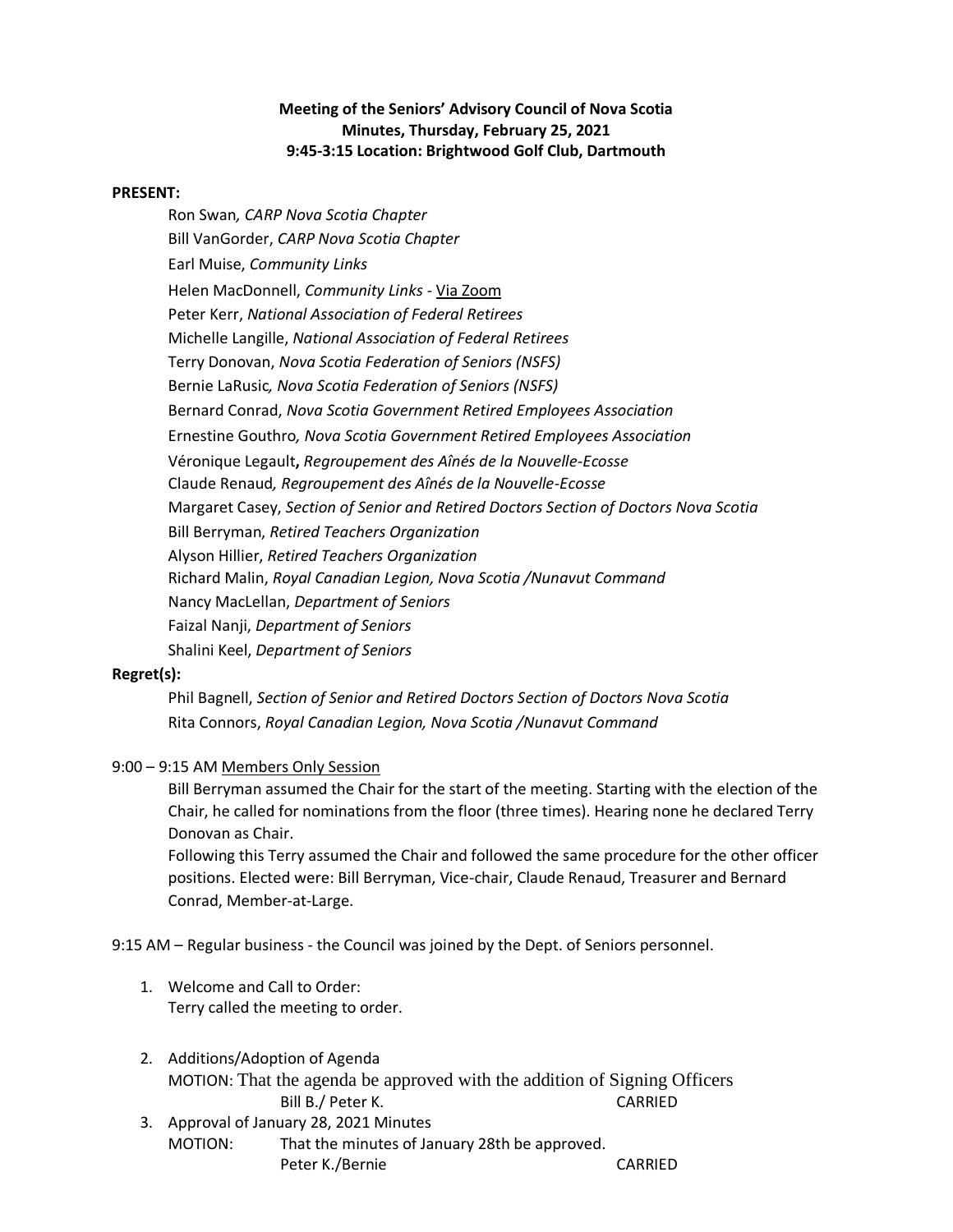#### 4. Business Arising:

A) Redefining Retirement Program – Acadia (Funding from DOS) Nancy/Faizal

Funding is available and can be applied from Acadia website. Unfortunately, due to lack of interest, this program has been placed on hold for now. Faizal to send members an update on the status of the program.

B) Action Items – Bill Berryman reviewed the Action Items from the January 28<sup>th</sup>. Bill will continue to develop these action items for each subsequent meeting.

Follow up: Request Danny Graham to present at another Advisory meeting.

Request list of New Ministers and Deputy Ministers. (See list attached)

Guest Presenters: Members recommended to limit the number of presenters for each meeting, depending on the current issues, to allow more time for discussion.

#### 5. Treasurer's Report Claude

Claude provided a verbal report to the members. Funds in account \$1,070.14 Motion:To accept the report as presented.

Claude R./ Alyson CARRIED

### 6. Working Session:

A) Roles and Responsibilities:

Terry shared the Draft Roles and Responsibilities for Chairperson and Vice-Chair. Feedback from members is welcomed. The document is for members information and not to be incorporated into the Structure and Operating Procedures as it is for the present arrangement only. The Council may wish to review this at a later time for R&R to be part of the S&O Procedures.

Terry also shared a Draft - Member-at-Large Role and Responsibilities. This will be incorporated into the revised S&O Procedures of the Council.

B) Member Information Update

Terry shared an updated member list. Members are asked to review and provide additions or deletions. Two changes were noted: email updates:

Claude Renaud - cl.renaud@ns.sympatico.ca

Alyson Hillier - [Alyson.Hillier53@gmail.com](mailto:Alyson.Hillier53@gmail.com) 

Terry to send updated list to members (Action Item).

Terry shared a draft list of the Seniors Advisory Council Organizations with a brief description of each. Members were asked to review this document and provide Terry with changes/updates. Members expressed concerns about their email address, home address, and phone numbers being shared outside the group. It was agreed that this is for internal use only. It was suggested members start blind copying each other on emails. It was also suggested that an email address be created for Senior Advisory Council ex: [GIX@gmail.com.](mailto:GIX@gmail.com)

Terry asked if some of this information can be posted on the Department of Seniors website. Currently, Seniors Advisory Council has information on the department website. This website will need updating to reflect the new Chair information. Member suggested a group picture should be taken. Terry to work with Department of Seniors staff to have the information on the website and in the Positive Aging Directory regarding the Senior Advisory Council updated.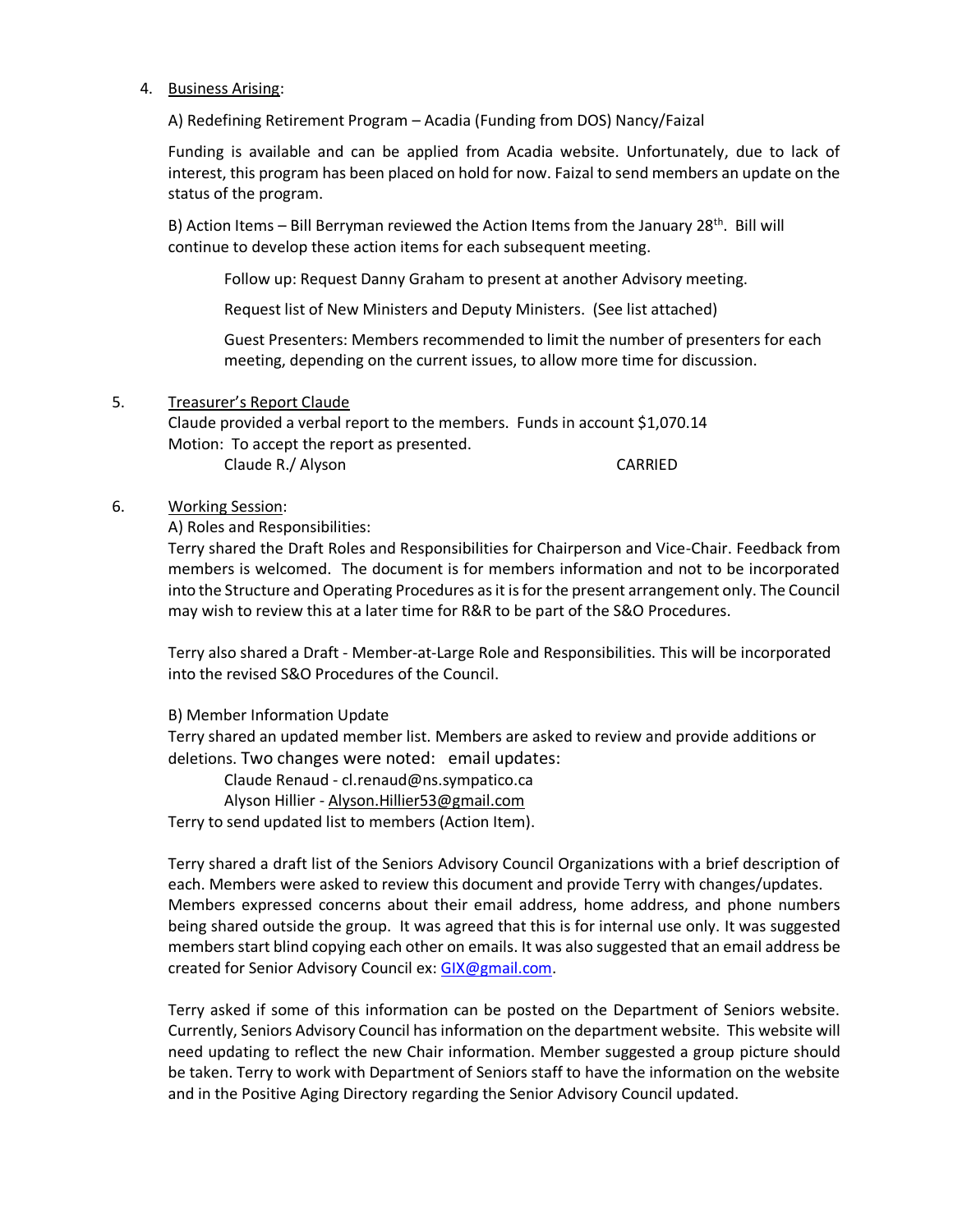### C) Structure and Operating Procedures Update

A subcommittee was created with Peter K., Bernie C., Bill B., and Terry D. to do a review of the current Structure and Operating Procedures. Peter K. presented the updates. Members discussed and provided feedback. Peter will amend the document based on the discussions and this will be brought back to the Council for final review.

Motion: The signing officers for the financial transaction are the officers of the Seniors Advisory Council. Bernie L./Alyson H. CARRIED

D) Priorities 2021 – This was not discussed as time ran out. It is deferred to the next meeting.

# E) Topics: Member Groups Focus

Terry shared a Draft list of Topics of Interest with members for discussion. Each Organization is asked to choose a topic and be responsible or become the point person/expert on that subject. Members support this suggestion. Members to review and provide feedback, suggestions, advice, and/or comments back to the chair.

# F) Member Information Resource Packages

Suggested an Information Resource Package to be created and shared with each member. This could include: Member Information, SAC Organizations Summary, SAC Structure and Operations Procedures, Dept. of Seniors Information, NS Government – Premier and cabinet Information, SAC Priorities, Topics of Interest and Lead Organizations, positive Ageing Directory, SHIFT 2.0 - Reimagining Aging Well in Nova Scotia, etc. Terry and Bill to work with Department of Seniors to develop.

G) Round Table Groups - This was not covered due to time constraints.

# 7. Updates from Department of Seniors

A) Transition Planning - New Premier (budget & business plan for 2021/22 (N MacLellan) Nancy provided members with an update regarding the transition planning underway with the new Minister of Seniors. Briefing binder has been prepared and provided to the Minister. Minister's Mandate letters are being drafted. The Council is mentioned in the draft for Minister of Seniors. House opens March 9, 2021.

# B) Positive Aging Directory (N MacLellan)

The Deputy provided an update on the positive aging directory to members. The department is currently working on the distribution list. Fewer copies of the directory to be printed but the department has the option of printing additional copies if needed. The target delivery date is April 1, 2021. The department is working actively with 211 regarding the *Directory on Demand* option.

C) Shift 2.0 Reimagining Aging Well in Nova Scotia (N MacLellan) The budget ask is around \$3millon. Documents will go to central government process by mid-March.

*NOTE: Council to invite Vicki Elliott-Lopez, Senior Executive Director of Continuing Care, Department of Health and Wellness to provide an update on the Blueprint document at a future meeting.*

D) DM 4R Action Committee Updates and Information (F Nanji) 4R stands: Restore, Resolve, Resilience, Reimagine